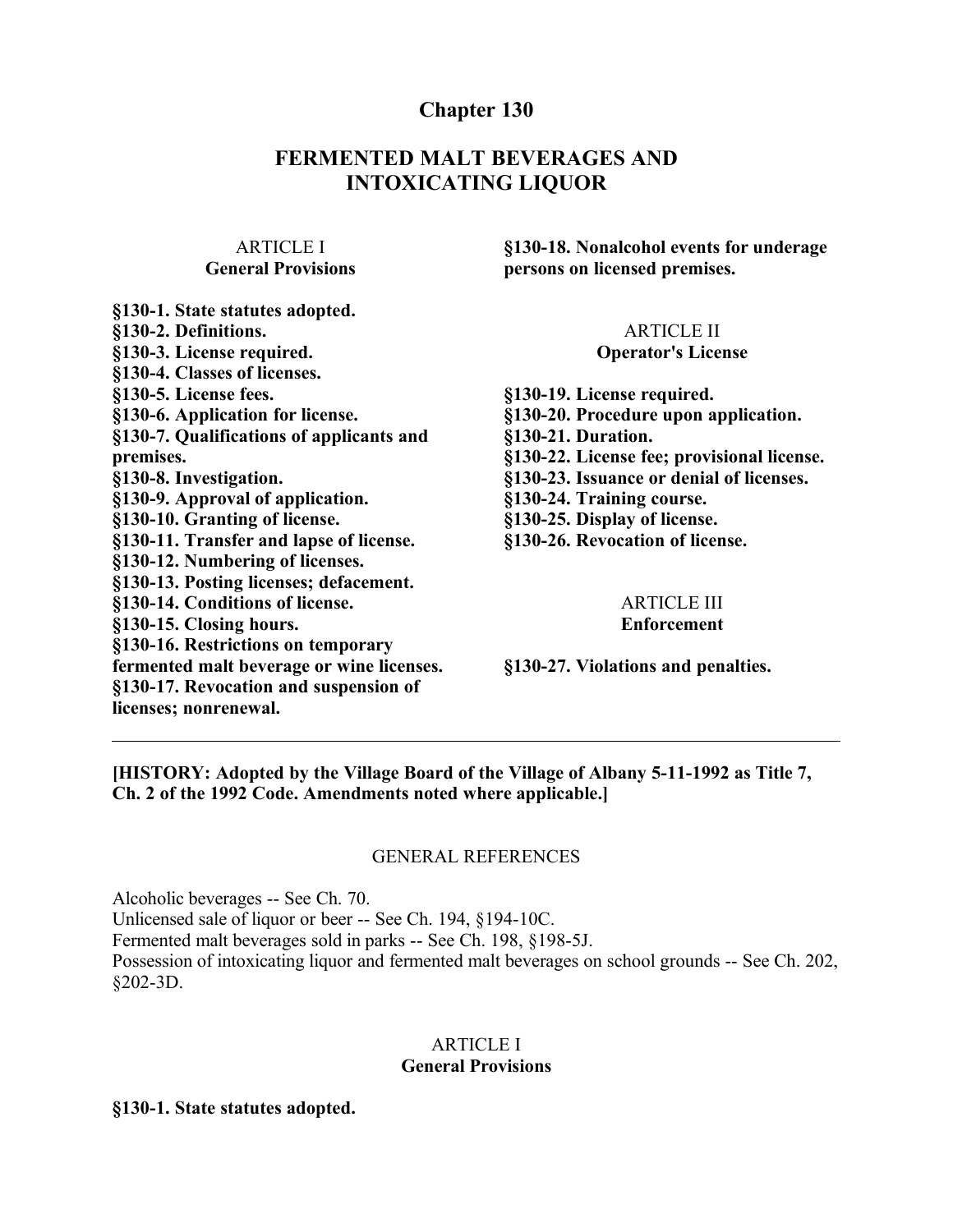The provisions of W.S.A. ch. 125, relating to the sale of intoxicating liquor and fermented malt beverages, except provisions therein relating to penalties to be imposed, are hereby adopted by reference and made a part of this chapter as if fully set forth herein. Any act required to be performed or prohibited by any statute incorporated herein by reference is required or prohibited by this chapter. Any future amendments, revisions or modifications of the statutes incorporated herein are intended to be made a part of this chapter in order to secure uniform statewide regulation of alcohol beverage control.

#### **§130-2. Definitions.**

 As used in this chapter, the terms "alcoholic beverages," "intoxicating liquors," "principal business," "legal drinking age," "premises," "sell," "sold," "sale," "restaurant," "club," "retailer," "person," "fermented malt beverages," "wholesalers," "retailers," "operators" and "nonintoxicating beverages" shall have the meanings given them by W.S.A. ch. 125.

### **§130-3. License required.**

 No person, firm or corporation shall vend, sell, deal or traffic in or have in his possession with intent to vend, sell, deal or traffic in, or, for the purpose of evading any law or ordinance, give away any intoxicating liquor or fermented malt beverage in any quantity whatever, or cause the same to be done, without having procured a license as provided in this chapter, nor without complying with all the provisions of this chapter, and all statutes and regulations applicable thereto, except as provided by W.S.A. ss. 125.16, 125.27, 125.28 and 125.51.

#### **§130-4. Classes of licenses.**

A. Retail "Class A" intoxicating liquor license. A retail "Class A" intoxicating liquor license, when issued by the Village Clerk-Treasurer under the authority of the Village Board, shall permit its holder to sell, deal and traffic in intoxicating liquors only in original packages or containers and to be consumed off the premises so licensed.

B. Retail "Class B" intoxicating liquor license. A retail "Class B" intoxicating liquor license, when issued by the Village Clerk-Treasurer under authority of the Village Board, shall permit its holder to sell, deal and traffic in intoxicating liquors to be consumed by the glass only on the premises so licensed and in the original package or container in multiples not to exceed four liters at any one time, to be consumed off the premises, except that wine may be sold in the original package or otherwise in any other quantity to be consumed off the premises.

C. Class "A" fermented malt beverage retailer's license. A Class "A" retailer's fermented malt beverage license, when issued by the Village Clerk-Treasurer under the authority of the Village Board, shall entitle the holder thereof to possess, sell or offer for sale fermented malt beverages only for consumption away from the premises where sold and in the original packages, containers or bottles. Such license may be issued after July 1. The license shall expire on the following June 30.

D. Class "B" fermented malt beverage retailer's license.

(1) License. A Class "B" fermented malt beverage retailer's license, when issued by the Village Clerk-Treasurer under the authority of the Village Board, shall entitle the holder thereof to possess, sell or offer for sale fermented malt beverages, either to be consumed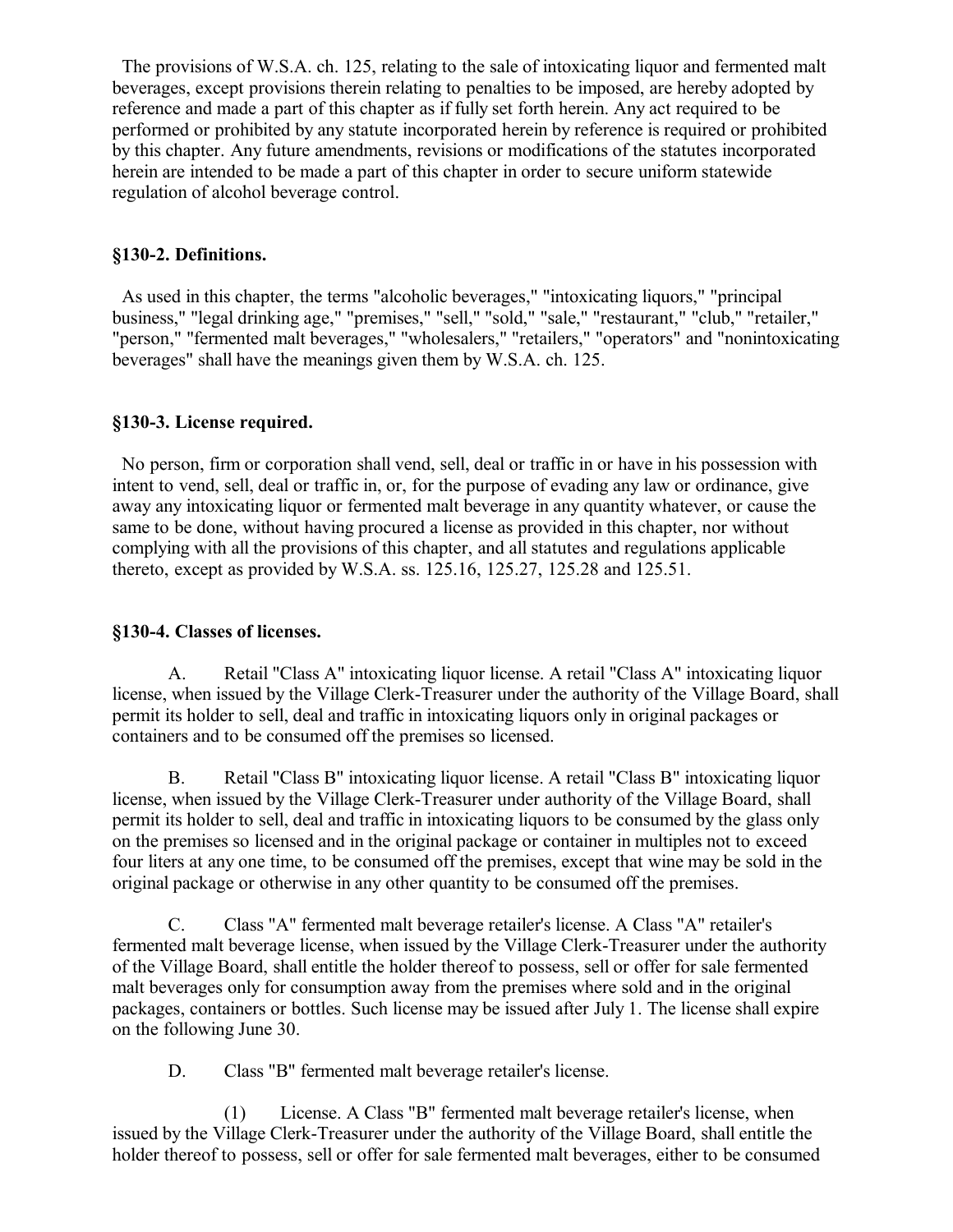upon the premises where sold or away from such premises. The holder may also sell beverages containing less than 11/2% of alcohol by volume without obtaining a special license to sell such beverages. Such license may be issued after July 1. The license shall expire on the following June 30.

(2) Application. Class "B" licenses may be issued to any person qualified under W.S.A. s. 125.04(5). Such licenses may not be issued to any person acting as agent for or in the employ of another, except that this restriction does not apply to a hotel or restaurant which is not a part of or located on the premises of any mercantile establishment, or to a bona fide club, society or lodge that has been in existence for at least six months before the date of application. A Class "B" license for a hotel, restaurant, club, society or lodge may be issued in the name of an officer, who shall be personally responsible for compliance with this chapter. Except as provided in W.S.A. s. 125.31, Class "B" licenses may not be issued to brewers or fermented malt beverages wholesalers.

E. Temporary Class "B" fermented malt beverage license.

(1) License. As provided in W.S.A. s. 125.26(1) and (6), temporary Class "B" beverage licenses may be issued to bona fide clubs, to county or local fair associations or agricultural societies, to churches, lodges or societies that have been in existence for at least six months before the date of application and to posts of veterans' organizations authorizing the sale of fermented malt beverages at a particular picnic or similar gathering, at a meeting of the post or during a fair conducted by the Fair Association or Agricultural Society. A license issued to a county or district fair licenses the entire fairgrounds where the fair is being conducted and all persons engaging in retail sales of fermented malt beverages from leased stands on the fairgrounds. The county or district fair to which the license is issued may lease stands on the fairgrounds to persons who may engage in retail sales of fermented malt beverages from the stands while the fair is being held. Such license is valid for dates as approved by the Village Board.

(2) Application. Application for such license shall be signed by the President or corresponding officer of the society or association making such application and shall be filed with the Village Clerk-Treasurer, together with the appropriate license fee for each day for which the license is sought. Any person fronting for any group other than the one applied for shall, upon conviction thereof, be subject to a forfeiture of \$200 and will be ineligible to apply for a temporary Class "B" license for one year. The license shall specify the hours and dates of license validity. The application shall be filed a minimum of 15 days prior to the meeting of the Village Board at which the application will be considered for nine events of more than three consecutive days. If the application is for a license to be used in a village park, the applicant shall specify the main point of sale facility.

F. Temporary "Class B" wine license.

(1) License. Notwithstanding W.S.A. s. 125.68(3), temporary "Class B" licenses may be issued to bona fide clubs, to county or local fair associations or agricultural societies, to churches, lodges or societies that have been in existence for at least six months before the date of application and to posts of veterans' organizations authorizing the sale of wine containing not more than 6% alcohol by volume in an original package, container or bottle or by the glass if the wine is dispensed directly from an original package, container or bottle at a particular picnic or similar gathering, at a meeting of the post or during a fair conducted by the fair association or agricultural society. No fee may be charged to a person who, at the same time, applies for a temporary Class "B" beer license under W.S.A. s. 125.26(6) for the same event. A license issued to a county or district fair licenses the entire fairgrounds where the fair is being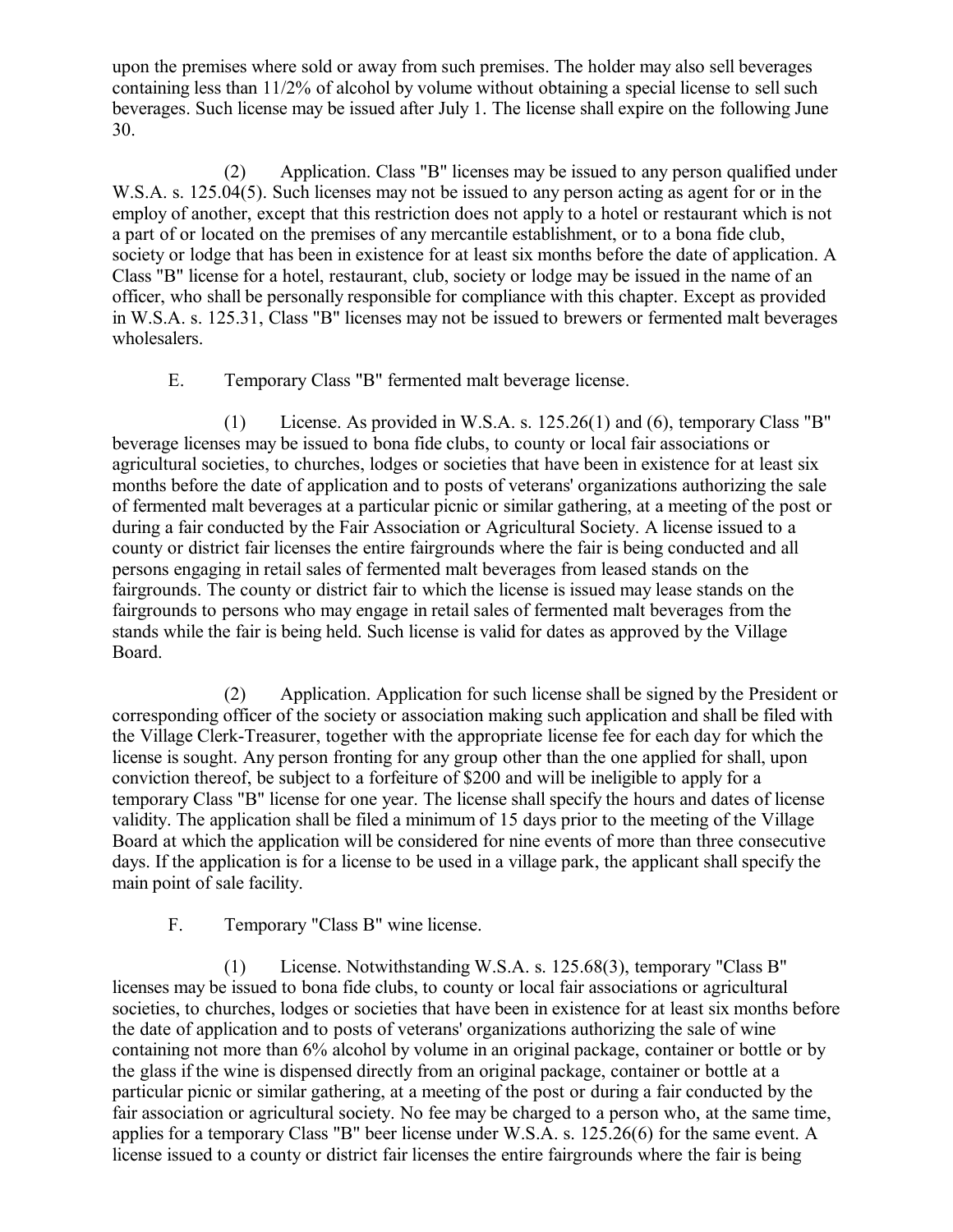conducted and all persons engaging in retail sales of wine containing not more than 6% alcohol by volume from leased stands on the fairgrounds. The county or district fair to which the license is issued may lease stands on the fairgrounds to persons who may engage in retail sales of wine containing not more than 6% alcohol by volume from the stands while the fair is being held.

(2) Application. Application for such license shall be signed by the President or corresponding officer of the society or association making such application and shall be filed with the Village Clerk-Treasurer, together with the appropriate license fee for each day for which the license is sought. Any person fronting for any group other than the one applied for shall, upon conviction thereof, be subject to a forfeiture of \$200 and will be ineligible to apply for a temporary "Class B" wine license for one year. The license shall specify the hours and dates of license validity. The application shall be filed a minimum of 15 days prior to the meeting of the Village Board at which the application will be considered for events of more than three consecutive days. If the application is for a license to be used in a village park, the applicant shall specify the main point of sale facility.

G. Wholesalers' license. A wholesalers' fermented malt beverage license, when issued by the Village Clerk-Treasurer under authority of the Village Board, shall entitle the holder thereof to possess, sell or offer for sale fermented malt beverages only in original packages or containers to dealers, not to be consumed in or about the premises of said wholesaler.

H. Retail "Class C" licenses.

(1) In this subsection, "barroom" means a room that is primarily used for the sale or consumption of alcohol beverages.

(2) A "Class C" license authorizes the retail sale of wine by the glass or in an opened original container for consumption on the premises where sold.

(3) A "Class C" license may be issued to a person qualified under W.S.A. s. 125.04(5) for a restaurant in which the sale of alcohol beverages accounts for less than 50% of gross receipts and which does not have a barroom if the municipality's quota prohibits the municipality from issuing a "Class B" license to that person. A "Class C" license may not be issued to a foreign corporation or a person acting as agent for or in the employ of another.

(4) A "Class C" license shall particularly describe the premises for which it is

issued.

# **§130-5. License fees.**

 There shall be the following classes of licenses which, when issued by the Village Clerk-Treasurer under the authority of the Village Board, after payment of the license fee and publication costs hereinafter specified shall permit the holder to sell, deal or traffic in intoxicating liquors or fermented malt beverages as provided in §130-4 and W.S.A. ch. 125:

A. Class "A" fermented malt beverages retailer's license. The annual fee for this license shall be \$100. The fee for a license for less than 12 months shall be prorated according to the number of months or fraction thereof for which the license is issued.

B. Class "B" fermented malt beverage license. The annual fee for this license shall be \$100. This license may be issued at any time for six months in any calendar year, for which 50% of the applicable license fee shall be paid, but such license shall not be renewable during the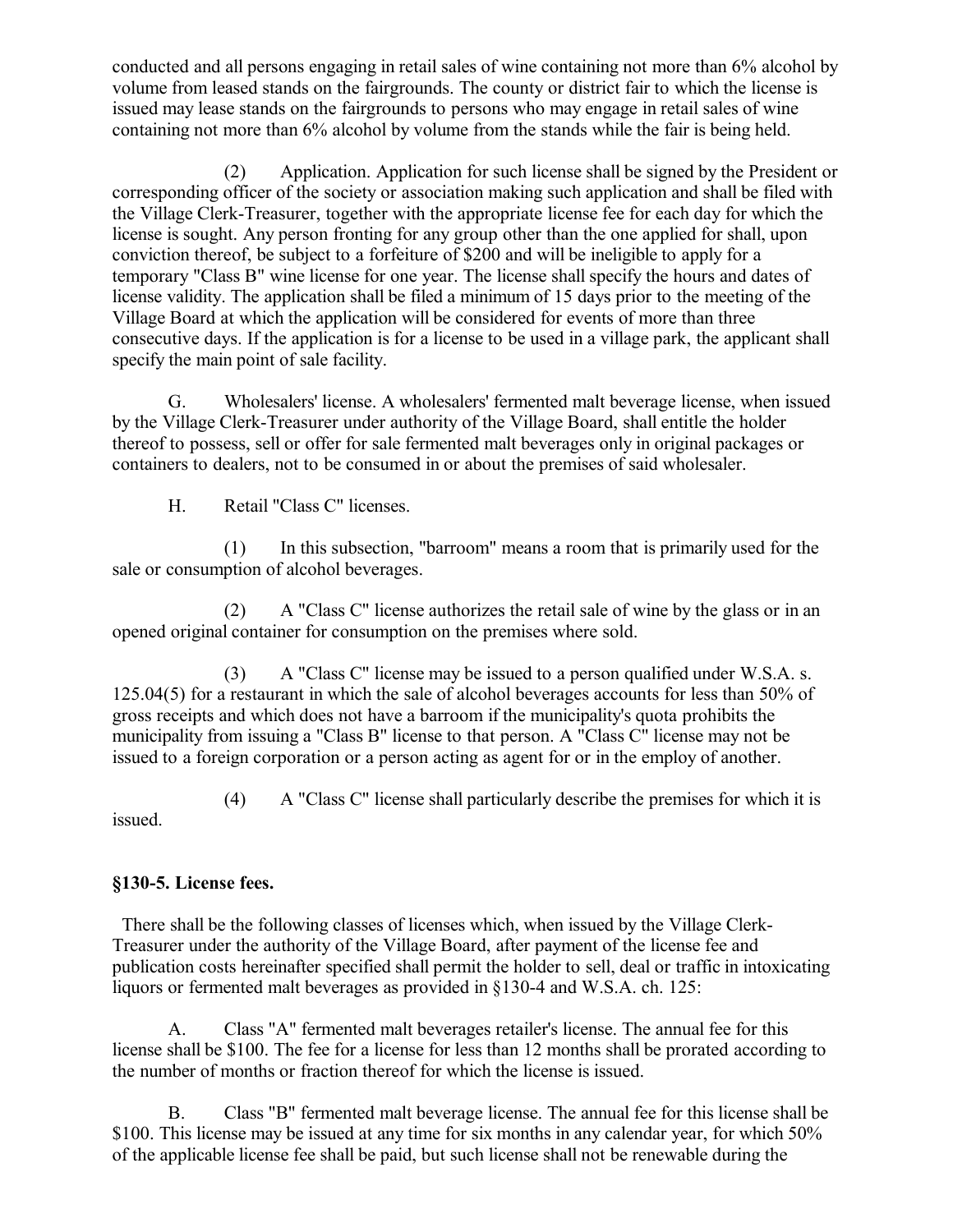calendar year in which issued. The fee for a license for less than 12 months shall be prorated according to the number of months or fraction thereof for which the license is issued.

C. Temporary Class "B" fermented malt beverage license. The fee for this license shall be \$10 per event.

D. Temporary "Class B" wine license. The fee for this license shall be \$10 per event. However, there shall be no fee if the temporary wine license is obtained along with a temporary fermented malt beverage license.

E. Fermented malt beverage wholesalers' license. The annual fee for this license shall be \$25.

F. "Class A" intoxicating liquor retailer's license. The annual fee for this license shall be \$500.

G. "Class B" intoxicating liquor retailer's license. The annual fee for this license shall be \$500. This license may be issued at any time for six months in any calendar year, for which 50% of the applicable license fee shall be paid, but such license shall not be renewable during the calendar year in which issued.

H. "Class C" wine license. The annual fee for this license shall be \$100. The fee for less than 12 months shall be prorated.

## **§130-6. Application for license.**

A. Contents. Application for a license to sell or deal in intoxicating liquor or fermented malt beverages shall be made, in writing, on the form prescribed by the Wisconsin Department of Revenue and shall be sworn to by the applicant as provided by W.S.A. ss. 887.01, 887.02, 887.03 and 906.03, and shall be filed with the Village Clerk-Treasurer not less than 15 days prior to the granting of such license. The premises shall be physically described to include every room and storage space to be covered by the license, including all rooms not separated by a solid wall or joined by connecting entrances.<sup>[1](#page-4-0)</sup>

B. Corporations. Such application shall be filed and sworn to by the applicant, if an individual, by the President and Secretary, if a corporation.

C. Publication. The Village Clerk-Treasurer shall publish each application for a Class "A," Class "B," "Class A," "Class B" or "Class C" license. There is no publication requirement for temporary Class "B" picnic beer licenses under W.S.A. s. 125.26 or temporary "Class B" picnic wine licenses under W.S.A. s. 125.51(10). The application shall be published once in the official village newspaper, and the costs of publication shall be paid by the applicant at the time the application is filed, as determined under W.S.A. s. 985.08.

D. Amending application. Whenever anything occurs to change any fact set out in the application of any licensee, such licensee shall file with the issuing authority a notice, in writing, of such change within 10 days after the occurrence thereof.

E. License quotas. Retail intoxicating liquor and fermented malt beverage licenses issued by the Village Board shall be limited in number to the quota prescribed by state law.

<span id="page-4-0"></span><sup>1</sup> Editor's Note: Amended at time of adoption of Code (see Ch. 1, General Provisions, Art. I).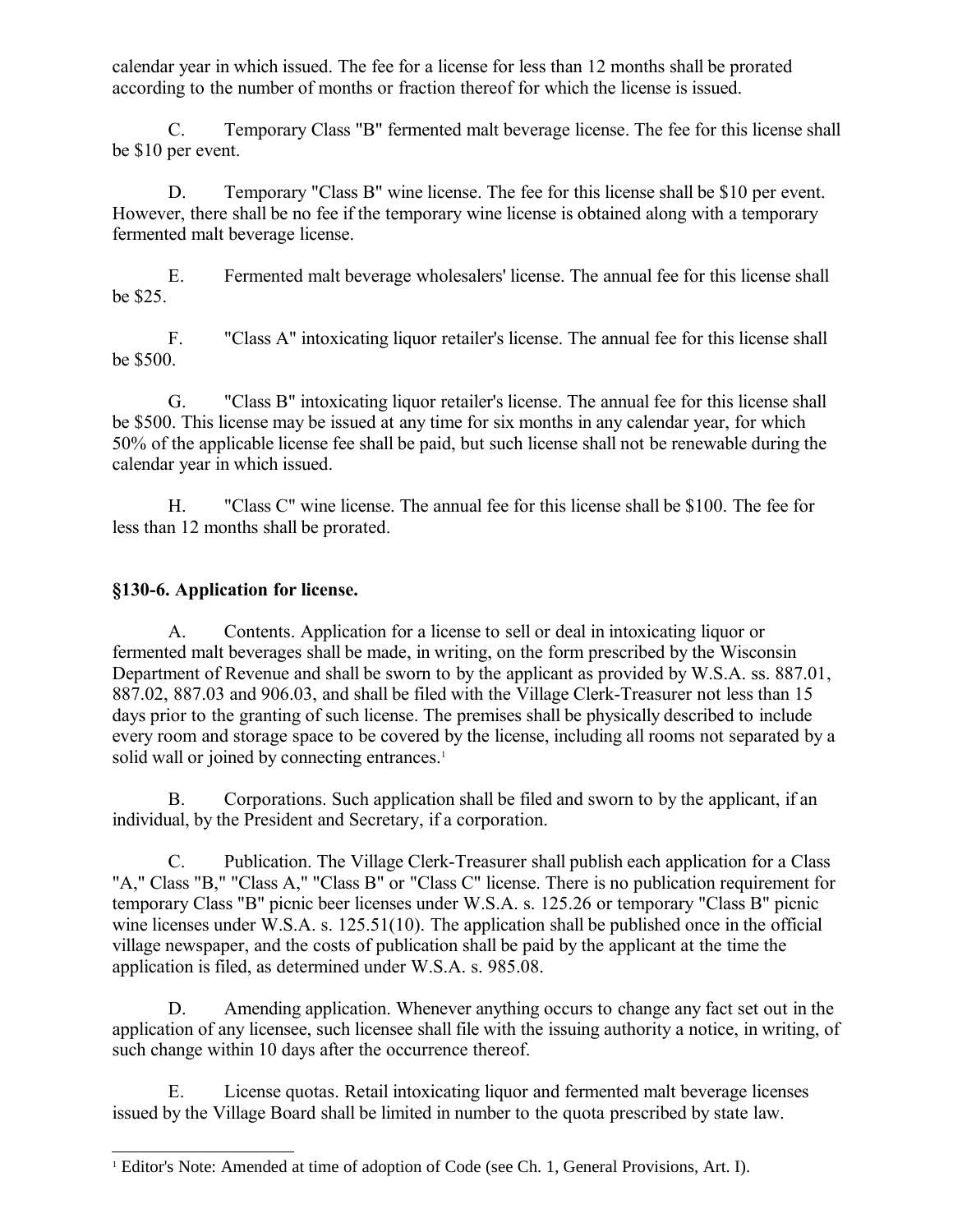## **§130-7. Qualifications of applicants and premises.**

A. Residence requirements. A retail Class "A" or Class "B" fermented malt beverage or "Class A" or "Class B" intoxicating liquor license shall be granted only to persons who are citizens of the United States and who have been residents of the State of Wisconsin continuously for at least 90 days prior to the date of the application.

B. Applicant to have malt beverage license. No retail "Class B" intoxicating liquor license shall be issued to any person who does not have or to whom is not issued a Class "B" retailer's license to sell fermented malt beverages.

C. Right to premises. No applicant will be considered unless he has the right to possession of the premises described in the application for the license period, by lease or by deed.

D. Age of applicant. Licenses related to alcohol beverages shall only be granted to persons who have attained the legal drinking age.

E. Corporate restrictions.

(1) No license or permit may be issued to any corporation unless the corporation meets the qualifications under W.S.A. s.  $125.04(5)(a)1$  and 4 and (b), unless the agent of the corporation appointed under W.S.A. s.. 125.04(6) and the officers and directors of the corporation meet the qualifications of W.S.A. s.  $125.04(5)(a)1$  and 3 and (b) and unless the agent of the corporation appointed under W.S.A. s. 125.04(6) meets the qualifications under W.S.A. s. 125.04(5)(a)2. The requirement that the corporation meet the qualifications under W.S.A. s. 125.04(5)(a)1 and (b) does not apply if the corporation has terminated its relationship with all of the individuals whose actions directly contributed to the conviction.

(2) Each corporate applicant shall file with its application for such license a statement by its officers showing the names and addresses of the persons who are stockholders, together with the amount of stock held by such person or persons. It shall be the duty of each corporate applicant and licensee to file with the Village Clerk-Treasurer a statement of transfers of stock within 48 hours after such transfer of stock.

(3) Any license issued to a corporation may be revoked in the manner and under the procedure established in W.S.A. s. 125.12 when more than 50% of the stock interest, legal or beneficial, in such corporation is held by any person or persons not eligible for a license under this chapter or under the state law.

F. Sales tax qualification. All applicants for retail licenses shall provide proof, as required by W.S.A. s. 77.61(11), that they are in good standing for sales tax purposes (i.e., hold a seller's permit) before they may be issued a license.

G. Connecting premises. Except in the case of hotels, no person may hold both a "Class A" license and either a "Class B" license or permit, a Class "B" license or permit or a "Class C" license for the same premises or for connecting premises. Except for hotels, if either type of license or permit is issued for the same or connecting premises already covered by the other type of license or permit, the license or permit last issued is void. If both licenses or permits are issued simultaneously, both are void.

H. Limitations on other business; Class "B" premises. No Class "B" license or permit may be granted for any premises where any other business is conducted in connection with the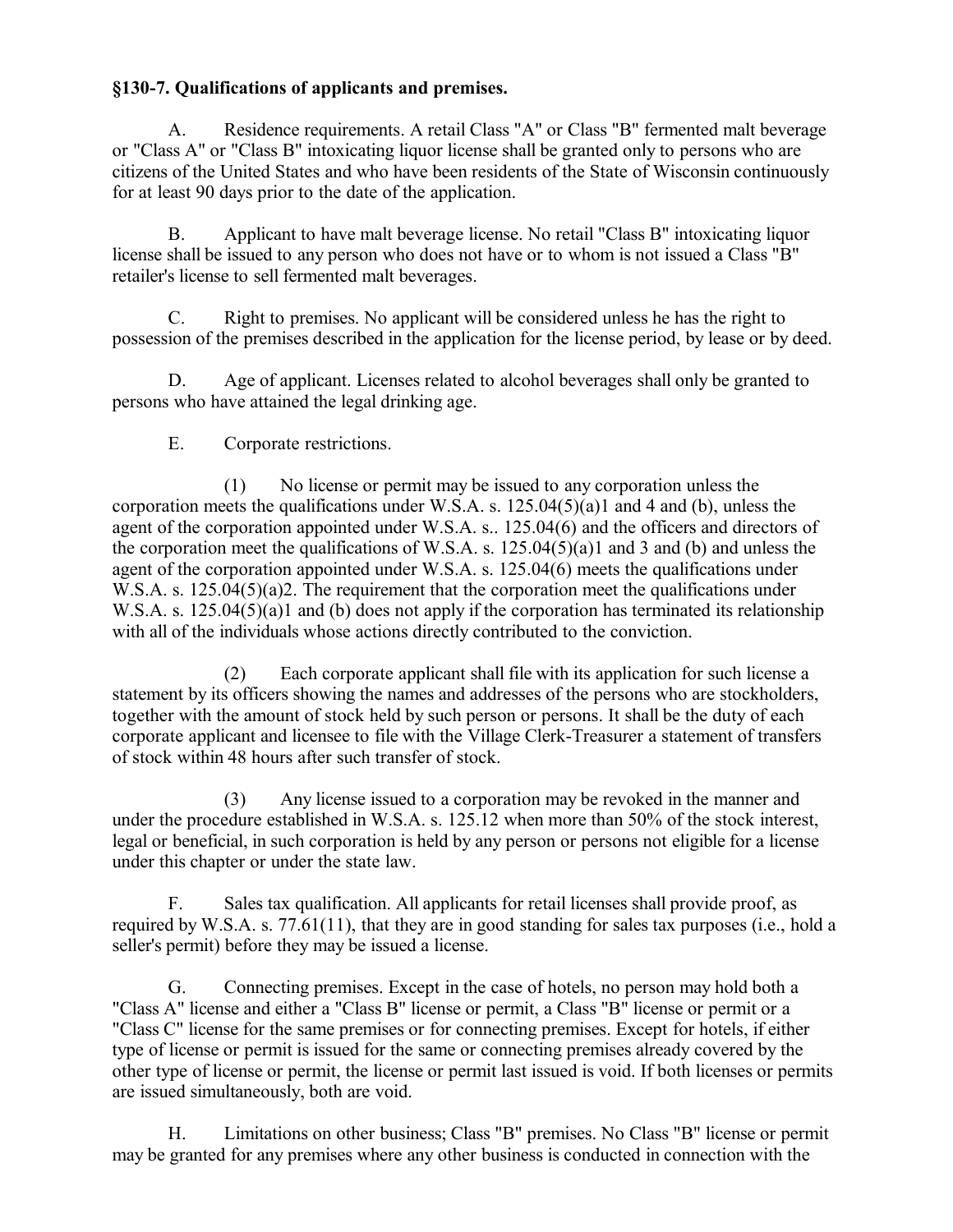premises, except that this restriction does not apply if the premises for which the Class "B" license or permit is issued is connected to premises where other business is conducted by a secondary doorway that serves as a safety exit and is not the primary entrance to the Class "B" premises. No other business may be conducted on premises operating under a Class "B" license or permit. These restrictions do not apply to any of the following:

(1) A hotel.

(2) A restaurant, whether or not it is a part of or located in any mercantile establishment.

- (3) A combination grocery store and tavern.
- (4) A combination sporting goods store and tavern in towns, villages and 4th

class cities.

- (5) A combination novelty store and tavern.
- (6) A bowling alley or recreation premises.

(7) A club, society or lodge that has been in existence for six months or more prior to the date of filing application for the Class "B" license or permit.

## **§130-8. Investigation.**

 The Village Clerk-Treasurer shall notify the Police Department, Fire Inspector and Building Inspector of each new application, and these officials shall inspect or cause to be inspected each application and the premises, together with such other investigation as shall be necessary to determine whether the applicant and the premises sought to be licensed comply with the regulations, ordinances and laws applicable thereto, including those governing sanitation in restaurants, and whether the applicant is a proper recipient of a license. These officials shall furnish to the Village Clerk-Treasurer, in writing, who shall forward to the Village Board, the information derived from such investigation, accompanied by a recommendation as to whether a license should be granted or refused. No license shall be renewed without a reinspection of the premises and report as originally required.

## **§130-9. Approval of application.**

A. No license shall be granted for operation on any premises or with any equipment for which taxes, assessments, forfeitures or other financial claims of the village are delinquent and unpaid.

B. No license shall be issued unless the premises conform to the sanitary, safety and health requirements of the State Building Code and the regulations of the State Board of Health and local Board of Health applicable to restaurants. The premises must be properly lighted and ventilated, must be equipped with separate sanitary toilet and lavatory facilities equipped with running water for each sex and must conform to all ordinances of the village.

C. Consideration for the granting or denial of a license will be based on: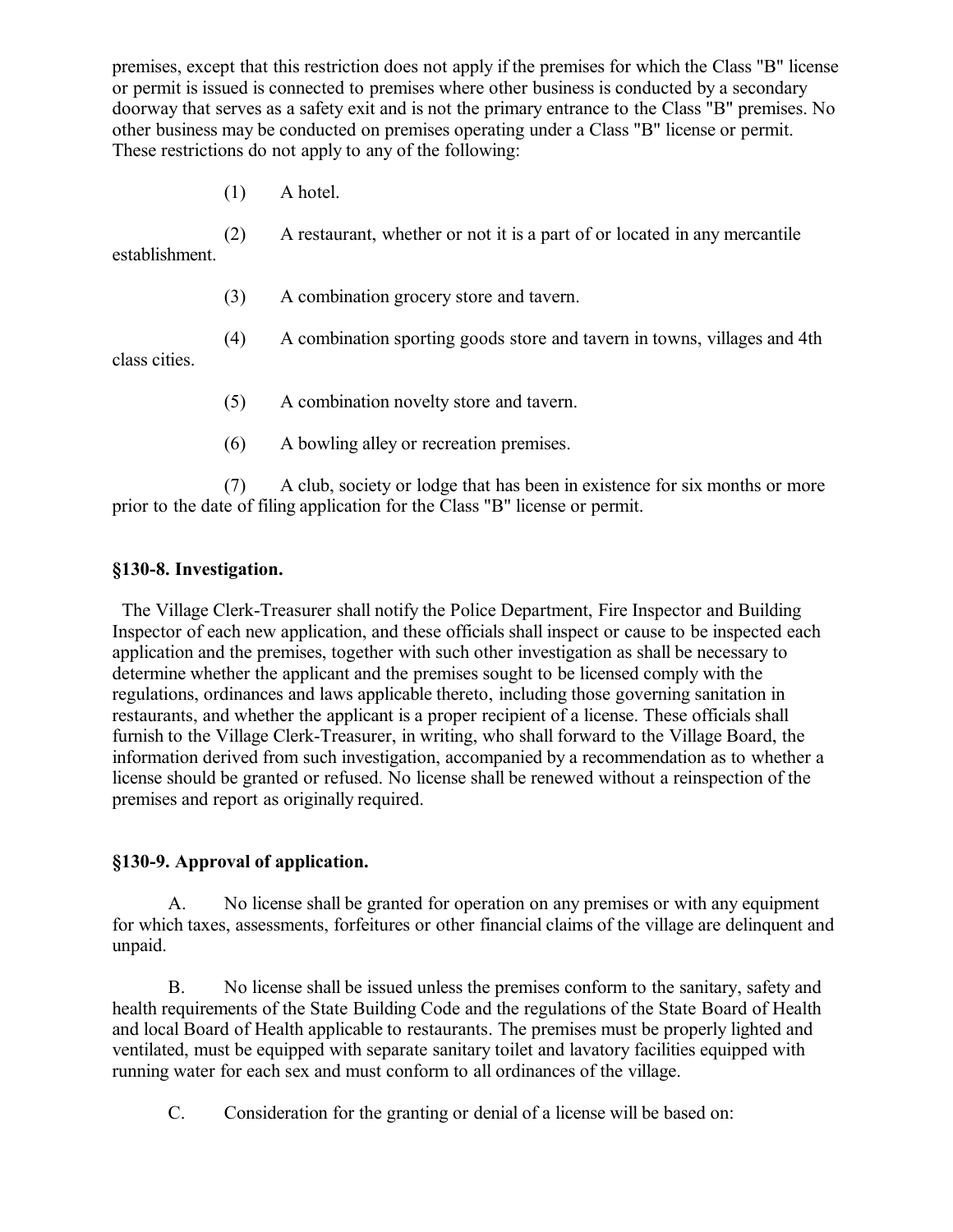(1) The arrest and conviction record of the applicant, subject to the limitations imposed by W.S.A. ss. 111.321, 111.322 and 111.335.

(2) The financial responsibility of the applicant.

(3) The appropriateness of the location and the premises where the licensed business is to be conducted.

(4) Generally, the applicant's fitness for the trust to be reposed.

D. An application may be denied based upon the applicant's arrest and conviction record if the applicant has been convicted of a felony (unless duly pardoned) or if the applicant has habitually been a law offender. For purposes of this licensing procedure, "habitually been a law offender" is generally considered to be an arrest or conviction of at least two offenses which are substantially related to the licensed activity within the five years immediately preceding the license application. Because a license is a privilege, the issuance of which is a right granted solely to the Village Board, the Village Board reserves the right to consider the severity and facts and circumstances of the offense when making the determination to grant, deny or not renew a license. Further, the Board, at its discretion, may, based upon an arrest or conviction record of two or more offenses which are substantially related to the licensed activity within the five years immediately preceding, act to suspend such license for a period of one year or more.

## **§130-10. Granting of license.**

A. Opportunity shall be given by the governing body to any person to be heard for or against the granting of any license. Upon the approval of the applicant by the Village Board, the Village Clerk-Treasurer shall issue to the applicant a license, upon payment by the applicant of the license fee to the Village. The full license fee shall be charged for the whole or fraction of any year.

B. If the Village Board denies the license, the applicant shall be notified, in writing, by registered mail or personal service, of the reasons for the denial. The notice shall also inform the applicant of the opportunity to appear before the Village Board and to provide evidence as to why the denial should be reversed. In addition, the notice shall inform the applicant that the reconsideration of the application shall be held in closed session, pursuant to W.S.A. s. 19.85(1) (b), unless the applicant requests such reconsideration be held in open session and the Village Board consents to the request. Such written notice shall be mailed or served upon the applicant at least 10 days prior to the Village Board meeting at which the application is to be reconsidered.

## **§130-11. Transfer and lapse of license.**

A. In accordance with the provisions of W.S.A. s. 125.04(12), a license shall be transferable from one premises to another if such transfer is first approved by the Village Board. An application for transfer shall be made on a form furnished by the Village Clerk-Treasurer. Proceedings for such transfer shall be had in the same form and manner as the original application. The fee for such transfer is \$10. Whenever a license is transferred, the Village Clerk-Treasurer shall forthwith notify the Wisconsin Department of Revenue of such transfer. In the event of the sale of a business or business premises of the licensee, the purchaser of such business or business premises must apply to the village for reissuance of said license, and the Village, as the licensing authority, shall in no way be bound to reissue said license to said subsequent purchaser.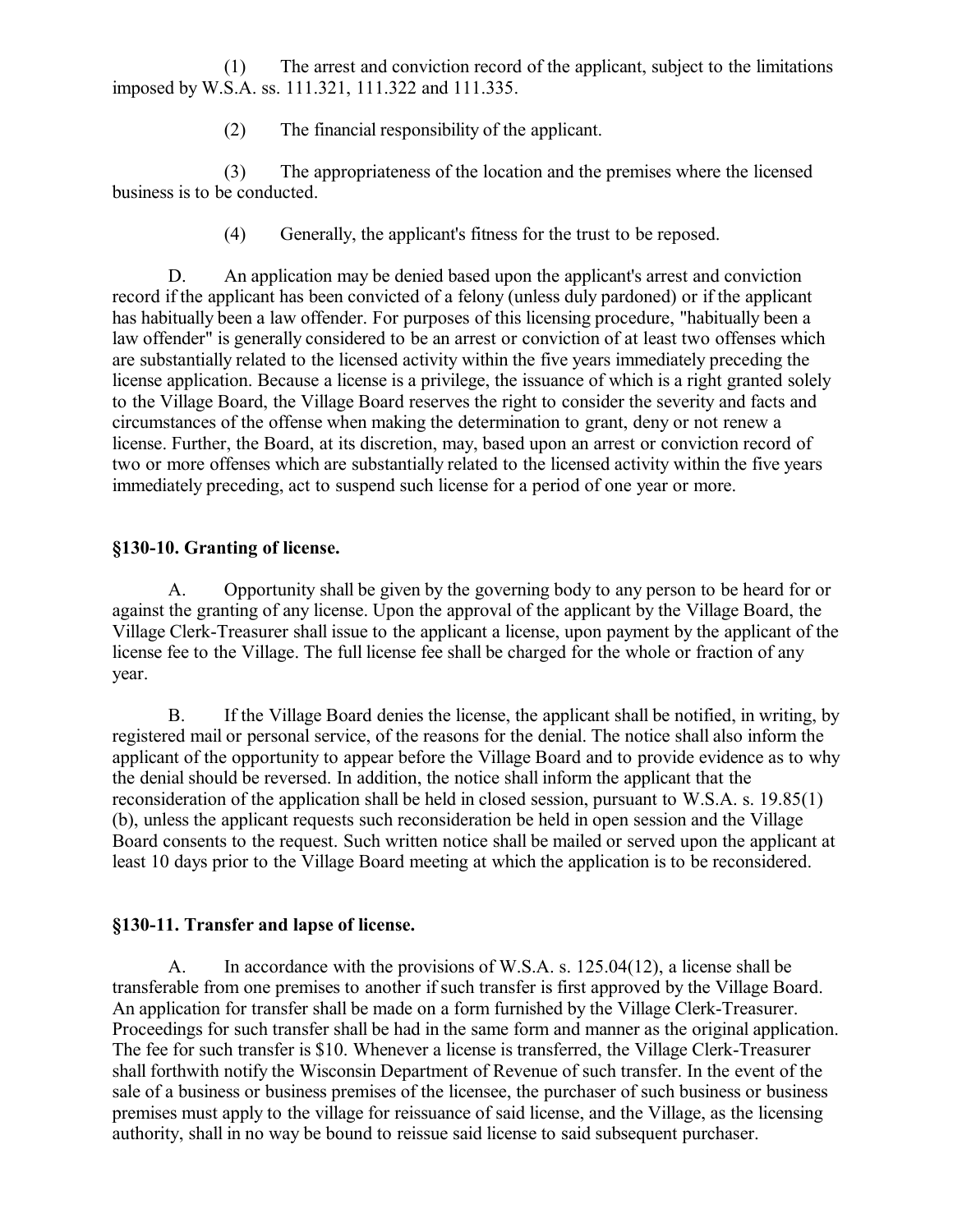B. Whenever the agent of a corporate holder of a license is for any reason replaced, the licensee shall give the Village Clerk-Treasurer written notice of said replacement, the reasons therefor and the new appointment. Until the next regular meeting or special meeting of the Village Board, the successor agent shall have the authority to perform the functions and be charged with the duties of the original agent. However, said license shall cease to be in effect upon receipt by the Village Clerk-Treasurer of notice of disapproval of the successor agent by the Wisconsin Department of Revenue or other peace officer of the municipality in which the license was issued. The corporation's license shall not be in force after receipt of such notice or after a regular or special meeting of the Village Board until the successor agent or another qualified agent is appointed and approved by the village.

## **§130-12. Numbering of licenses.**

 All licenses shall be numbered in the order in which they are issued and shall state clearly the specific premises for which granted, the date of issuance, the fee paid and the name of the licensee. The Village Clerk-Treasurer shall affix to the license his affidavit as provided by W.S.A. s. 125.04(4).

# **§130-13. Posting licenses; defacement.**

A. Every person licensed in accordance with the provisions of this chapter shall immediately post such license and keep the same posted while in force in a conspicuous place in the room or place where said beverages are drawn or removed for service or sale.

B. It shall be unlawful for any person to post such license or to be permitted to post it upon premises other than those mentioned in the application or knowingly to deface or destroy such license.

# **§130-14. Conditions of license.**

 All retail Class "A," Class "B," "Class A," "Class B" and "Class C" licenses granted hereunder shall be granted subject to the following conditions, and all other conditions of this section, and subject to all other ordinances and regulations of the village applicable thereto:

A. Consent to entry. Every applicant procuring a license thereby consents to the entry of police or other duly authorized representatives of the village at all reasonable hours for the purpose of inspection and search and consents to the removal from said premises of all things and articles there had in violation of village ordinances or state laws and consents to the introduction of such things and articles in evidence in any prosecution that may be brought for such offenses.

B. Employment of minors. No retail "Class B" or Class "B" licenses shall employ any underage person, as defined in the Wisconsin Statutes, but this shall not apply to hotels and restaurants. Family members may work on the licensed premises, but are not permitted to sell or dispense alcoholic beverages.

C. Disorderly conduct prohibited. Each licensed premises shall, at all times, be conducted in an orderly manner, and no disorderly, riotous or indecent conduct shall be allowed at any time on any licensed premises.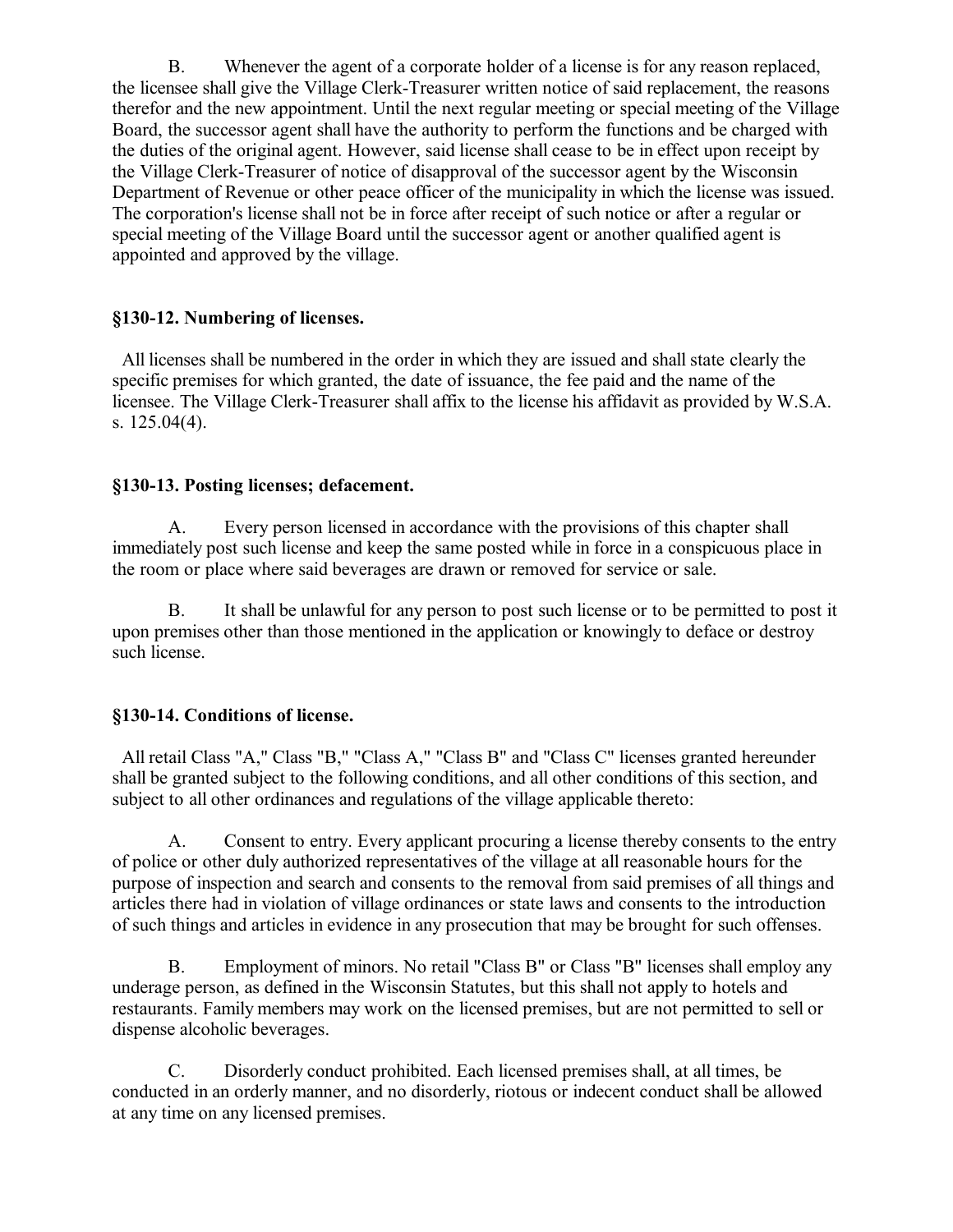D. Licensed operator on premises. There shall be upon premises operated under a "Class B," Class "B" or "Class C" license, at all times, the licensee, members of the licensee's immediate family who have attained the legal drinking age and/or some person who shall have an operator's license and who shall be responsible for the acts of all persons serving as waiters, or in any other manner, any fermented malt beverages to customers. No person other than the licensee shall serve fermented malt beverages in any place operated under a "Class B," Class "B" or "Class C" license unless he possesses an operator's license or there is a person with an operator's license upon said premises at the time of such service.

E. Health and sanitation regulations. The rules and regulations of the State Board of Health governing sanitation in restaurants shall apply to all "Class B" liquor or "Class C" licenses issued under this chapter. No "Class B" or "Class C" license shall be issued unless the premises to be licensed conform to such rules and regulations.

F. Restrictions near schools and churches. No retail Class "A," Class "B," "Class A" or "Class B" license shall be issued for premises the main entrance of which is less than 300 feet from the main entrance of any established public school, parochial school, hospital or church. Such distance shall be measured by the shortest route along the highway from the closest point of the maintenance entrance of such school, church or hospital to the main entrance to such premises. This subsection shall not apply to premises licensed as such on June 30, 1947, nor shall it apply to any premises licensed as such prior to the occupation of real property within 300 feet thereof by any school building, hospital building or church building.

G. Clubs. No club shall sell or give away any intoxicating liquors except to bona fide members and guests invited by members.

H. Gambling prohibited. Except as authorized by state law, no gambling or game of chance of any sort shall be permitted in any form upon any premises licensed under this chapter or the laws of the State of Wisconsin.

I. Credit prohibited. No retail Class "A," Class "B," "Class A," "Class B" or "Class C" liquor, wine or fermented malt beverage licensee shall sell or offer for sale any alcohol beverage to any person or persons by extending credit, except hotel credit extended to a resident guest or a club to a bona fide member. It shall be unlawful for such licensee or permittee to sell alcohol beverages to any person on a passbook or store order or to receive from any person any goods, ware, merchandise or other articles in exchange for alcohol beverages.

J. Licensee or permittee responsible for acts of help. A violation of this chapter by a duly authorized agent or employee of a licensee or permittee under this chapter shall constitute a violation by the licensee or permittee. Whenever any licensee or permittee under this chapter shall violate any portion of this chapter, proceedings for the suspension or revocation of the license or permit of the holder thereof may be instituted in the manner prescribed in this chapter.

K. Improper exhibitions. It shall be unlawful for any person to perform or for any licensee or manager or agent of the licensee to permit any employee, entertainer or patron to engage in any live act, demonstration, dance or exhibition on the licensed premises which:

(1) Exposes his or her genitals, pubic hair, buttocks, perineum, anal region or pubic hair region;

(2) Exposes any device, costume or covering which gives the appearance of or simulates genitals, pubic hair, buttocks, perineum, anal region or pubic hair region;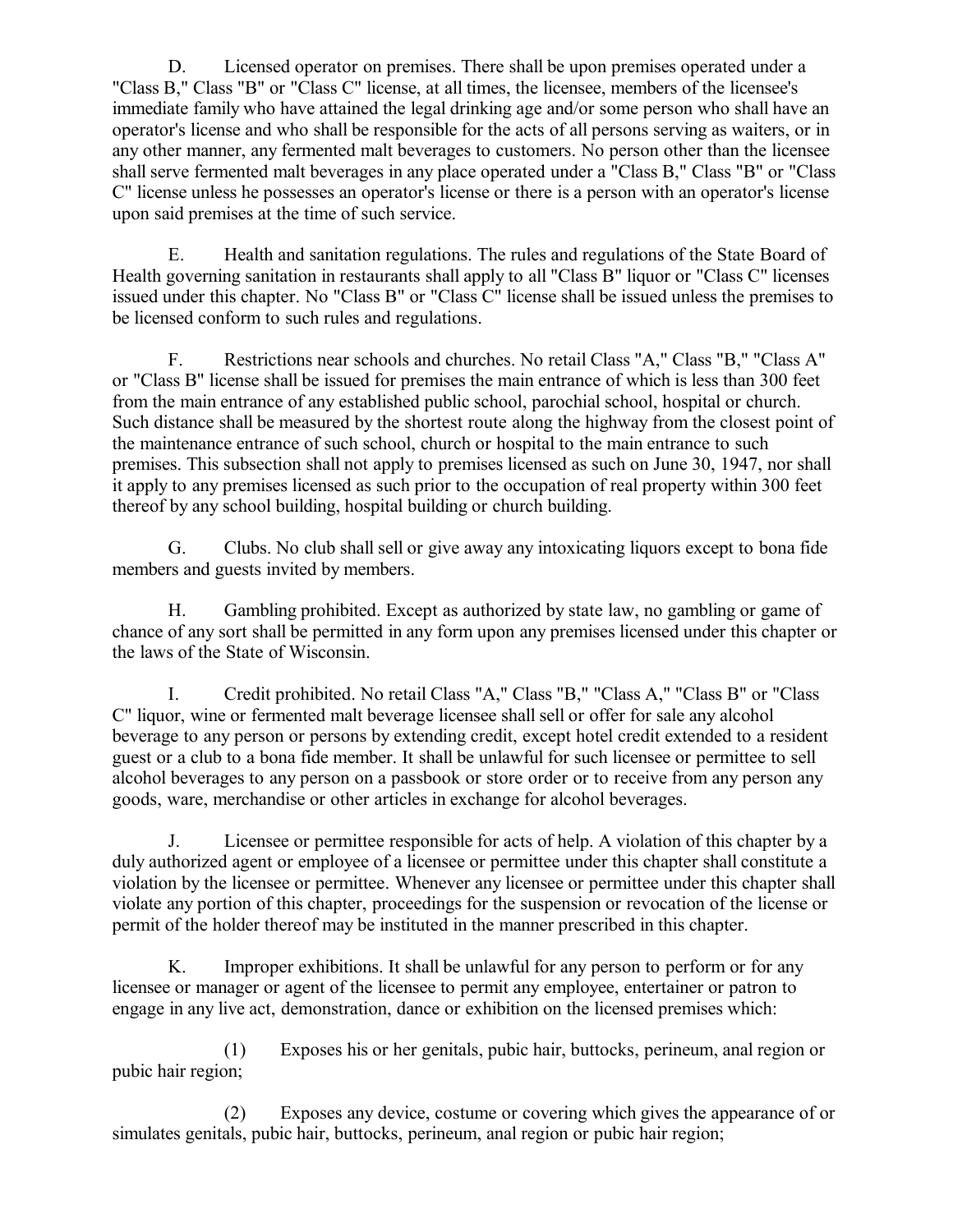(3) Exposes any portion of the female breast at or below the areola thereof; or

(4) Engages in or simulates sexual intercourse and/or any sexual contact, including the touching of any portion of the female breast or the male and/or female genitals.

Annotation: See Colonnade Catering Corp. v. United States, 397 U.S. 72, 90 S. Ct. 774 (1970); and State v. Erickson, 101 Wis. 2d 224 (1981), for guidelines for warrantless searches of licensed premises.

### **§130-15. Closing hours.**

 Closing hours shall be established in conformance with W.S.A. s. 125.32(3) and further restricted as follows:

A. Class "B" licenses.

(1) No premises for which a retail "Class B" liquor, Class "B" fermented malt beverage or "Class C" wine license has been issued shall be permitted to remain open for the sale of liquor or fermented malt beverages or for any other purpose between the hours of 2:00 a.m. and 6:00 a.m., Monday through Friday, and 2:30 a.m. and 6:00 a.m., Saturday and Sunday. There shall be no closing hours on January 1.

(2) Hotels and restaurants, the principal business of which is the furnishing of food or lodging to patrons, bowling alleys, indoor horseshoe-pitching facilities, curling clubs, golf courses and golf clubhouses may remain open for the conduct of their regular business, but shall not sell liquor or malt beverages during the closing hours of Subsection A(1) above.

B. Carry-out hours. Between 9:00 p.m. and 8:00 a.m., no person may sell, remove, carry out or permit to be removed or carried out from any premises having a "Class A" or Class "A" license fermented malt beverages or intoxicating liquor in original unopened packages, containers or bottles or for consumption away from the premises.

## **§130-16. Restrictions on temporary fermented malt beverage or wine licenses.**

 It shall be unlawful for any person or organization on a temporary basis to sell or offer to sell any alcohol beverage upon any village-owned property or privately owned property within the Village of Albany except through the issuance of a Temporary Class "B" Fermented Malt Beverage License or Temporary "Class B" Wine License issued by the Village Board in accordance with the Wisconsin Statutes, this section and Chapter 70, Alcoholic Beverages, §70-1, Outside consumption. A Temporary Class "B" Fermented Malt Beverage License or Temporary "Class B" Wine License authorizing the sale and consumption of beer and/or wine on villageowned property or privately owned property may be authorized by the Village Board, provided that the following requirements are met:

A. Compliance with eligibility standards. The organization shall meet the eligibility requirements of a bona fide club, association, lodge or society as set forth in W.S.A. s. 125.26(6) and shall fully comply with the requirements of this section and Chapter 70, Alcoholic Beverages, §70-1, Outside consumption. Members of an organization which is issued a temporary license and who are issued operator's licenses for the event shall attend a pre-event informational meeting to learn what rules and regulations apply and what the responsibilities of the bartenders and organization will be.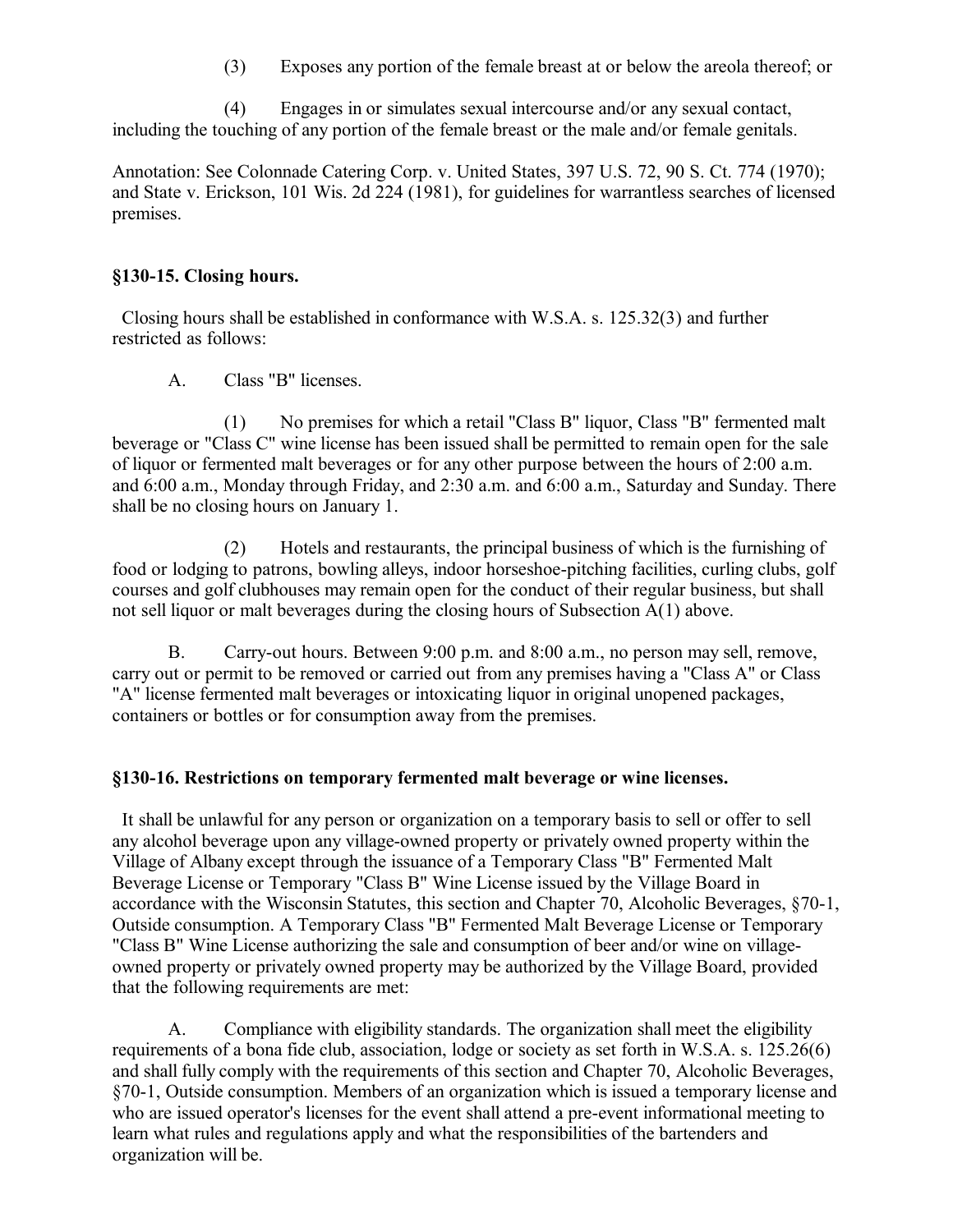B. Posting of signs and licenses. All organizations issued a temporary license shall post in a conspicuous location at the main point of sale and at all remote points of sale a sufficient number of signs stating that no fermented malt beverage shall be served to any underage person without proper identification.

C. Fencing. If necessary due to the physical characteristics of the site, the Village Board may require that organizations install a double fence around the main point of sale to control ingress and egress and continually station a licensed operator, security guard or other competent person at the entrance for the purpose of checking age identification. Where possible, there shall be only one point of ingress and egress. When required, the double fence shall be a minimum of four feet high and a minimum of six feet between fences.

D. Underage persons prohibited. No underage persons as defined by the Wisconsin Statutes shall be allowed to assist in the sale of fermented malt beverages or wine at any point of sale, nor shall they be allowed to loiter or linger in the area of any point of sale.

E. Licensed operator's requirement. A licensed operator shall be stationed at all points of sales at all times.

F. Waiver. The Village Board may waive or modify the requirements of this section due to the physical characteristics of the licensed site.

G. Insurance. The applicant for a temporary fermented malt beverage or wine license may be required to indemnify, defend and hold the village and its employees and agents harmless against all claims, death of any person or any damage to property caused by or resulting from the activities for which the permit is granted. As evidence of the applicant's ability to perform the conditions of the license, the applicant may be required to furnish a Certificate of Comprehensive General Liability Insurance with the Village of Albany. The applicant may be required to furnish a performance bond prior to being granted the license.

# **§130-17. Revocation and suspension of licenses; nonrenewal.**

A. Procedure. Whenever the holder of any license under this chapter violates any portion of this chapter or Chapter 70, Alcoholic Beverages, proceedings for the revocation of such license may be instituted in the manner and under the procedure established by this section.

B. Abandonment of premises. Any licensee holding a license to sell alcohol beverages who abandons such business shall forfeit any right or preference he may have to the holding of or renewal of such license. Abandonment shall be sufficient grounds for revocation of any alcohol beverage license. The closing of the licensed premises for at least six months shall be prima facie evidence of the abandonment, unless extended by the Village Board. All persons issued a license to sell alcohol beverages in the village for which a quota exists limiting the number of such licenses that may be issued by the village shall cause such business described in such license to be operated on the premises described in such license for at least 150 days during the terms of such license, unless such license is issued for less than 180 days, in which event this subsection shall not apply.

C. License revocation or suspension. License revocation or suspension procedures shall be as prescribed by W.S.A. ch. 125.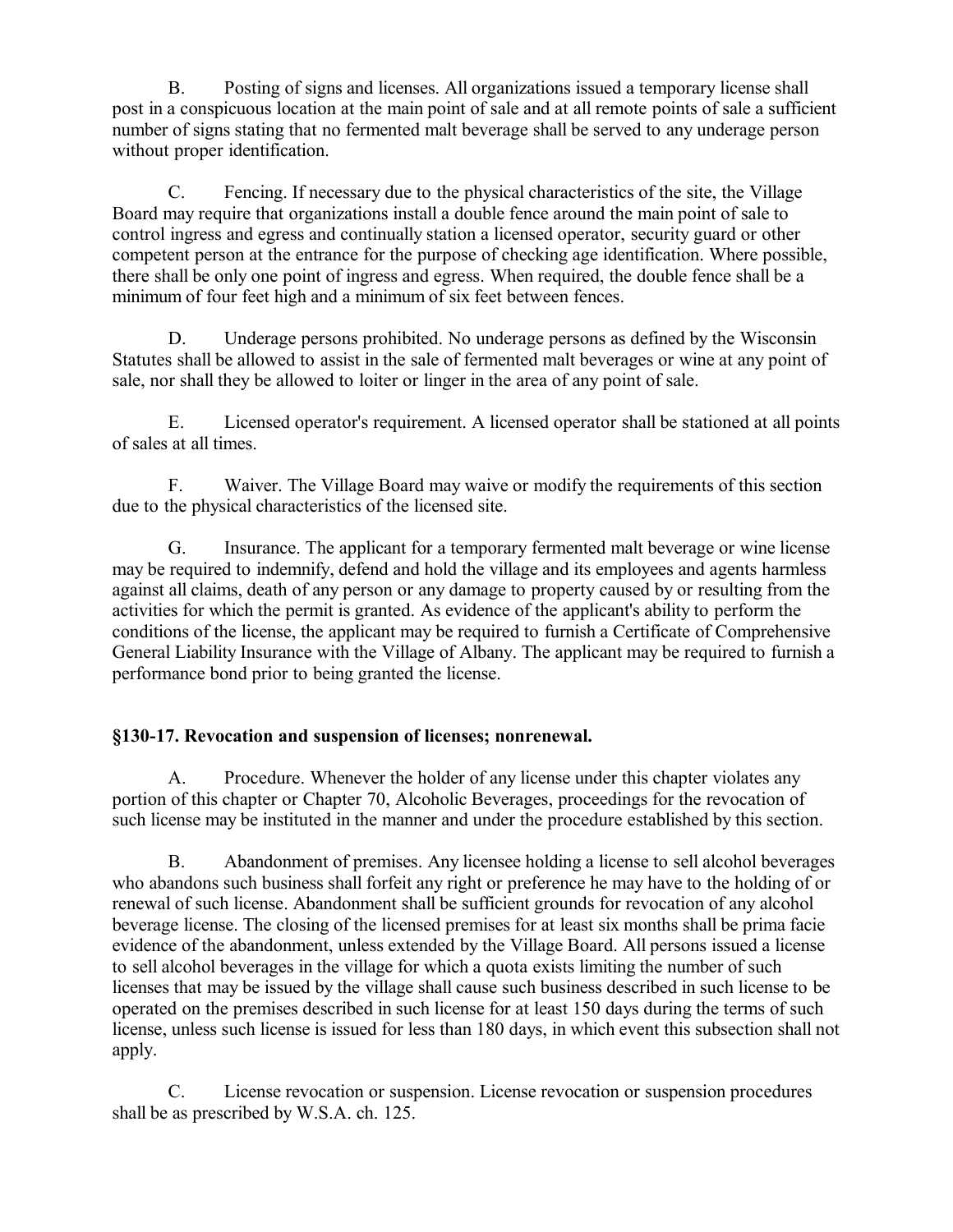### **§130-18. Nonalcohol events for underage persons on licensed premises.**

 The presence of underage persons on a licensed premises as provided under W.S.A. s. 125.07(3) (a)10 shall be subject to the following:

A. The licensee or agent of a corporate licensee shall notify the Police Department at least 48 hours in advance of the date of any event at which underage persons will be present on the licensed premises. Each such nonalcohol event notice shall specify the date(s) on which the event is to occur and the time(s) of commencement. All notices shall be filed with the Police Department during normal working hours (8:00 a.m. to 5:00 p.m., Monday through Friday) and shall be given on forms prescribed by the village. After a nonalcohol event notice has been given, the licensee may cancel an event(s) only by giving like notice to the village in accordance with the provisions of this subsection. Regardless of the date given, all notices shall expire and be deemed canceled no later than the date of expiration or revocation of the applicable retail Class "B" or "Class B" license.

B. During the period of any nonalcohol event, a notice card prescribed by the Police Department shall be posted at all public entrances to the licensed premises notifying the general public that no alcohol beverages may be consumed, sold or given away on or carried into the licensed premises during the event. Such notice cards shall be made available by the village to a requesting licensee.

C. Once a nonalcohol event has commenced, no alcohol beverages may be consumed, sold or given away on or carried into the licensed premises until the next day following the closing hours of the licensed premises.

D. During the period of any nonalcohol event, all alcohol beverages shall be stored in a locked portion of the licensed premises in a secure place out of the sight and physical reach of any patron present and shall be under the direct and immediate control and supervision of the licensee or a licensed bartender in the employ of the licensee. All beer taps and automatic dispensers of alcohol beverages ("speed guns") shall be either disconnected, disabled or made inoperable.

### ARTICLE II **Operator's License**

## **§130-19. License required.**

A. Operator's licenses; Class "A," Class "B" or "Class C" premises. Except as provided under W.S.A. ss. 125.32(3)(b) and 125.07(3)(a)10, no premises operated under a Class "A," Class "B" or "Class C" license or permit may be open for business unless there is upon the premises the licensee or permittee, the agent named in the license or permit if the licensee or permittee is a corporation or some person who has an operator's license and who is responsible for the acts of all persons serving any fermented malt beverages to customers. An operator's license issued in respect to a vessel under W.S.A. s. 125.27(2) is valid outside the municipality that issues it. For the purpose of this section, any person holding a manager's license under W.S.A. s. 125.18, or any member of the licensee's or permittee's immediate family who has attained the age of 18, shall be considered the holder of an operator's license. No person, including a member of the licensee's or permittee's immediate family, other than the licensee, permittee or agent, may serve fermented malt beverages in any place operated under a Class "A," Class "B" or "Class C" license or permit unless he or she has an operator's license or is at least 18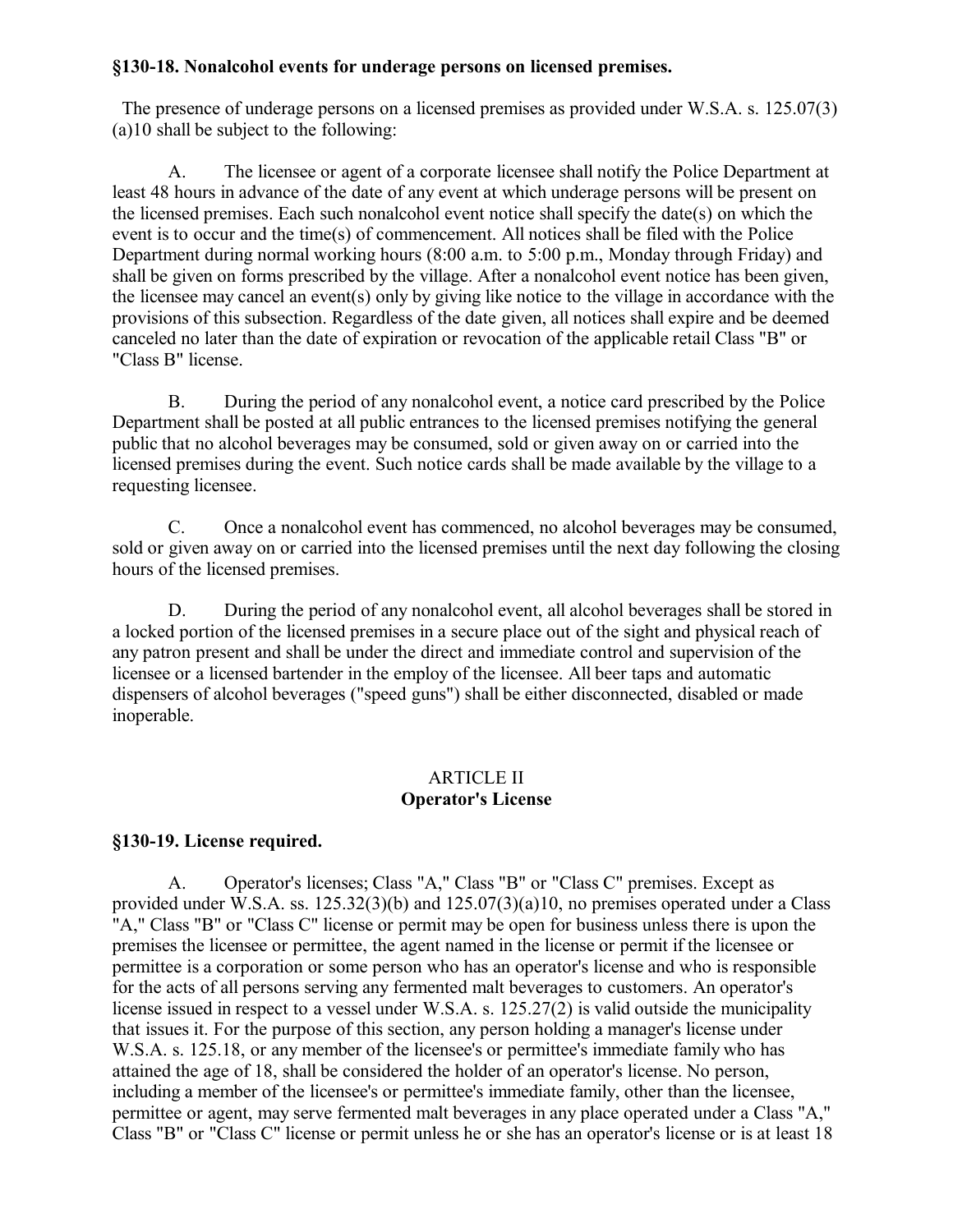years of age and is under the immediate supervision of the licensee, permittee, agent or a person holding an operator's license who is on the premises at the time of the service.

B. Use by another prohibited.

(1) No person may allow another to use his or her Class "A" or Class "B" license or permit to sell alcohol beverages.

(2) The license or permit of a person who violates Subsection B(1) above shall be revoked.

State Law Reference: W.S.A. ss. 125.17 and 125.32.

## **§130-20. Procedure upon application.**

A. The Village Board may issue an operator's license, which license shall be granted only upon application, in writing, on forms to be obtained from the Village Clerk-Treasurer, only to persons 18 years of age or older. Operator's licenses shall be operative only within the limits of the village.

B. All applications are subject to an investigation by the Police Department and/or other appropriate authority to determine whether the applicant and/or premises to be licensed complies with all regulations, ordinances and laws applicable thereto. The investigating authority shall conduct an investigation of the applicant, including but not limited to requesting information from the state, surrounding municipalities and/or any community where the applicant has previously resided concerning the applicant's arrest and conviction record. Based upon such investigation, the investigating authority shall recommend, in writing, to the Village Board approval or denial of the application. If the investigating authority recommends denial, the investigating authority shall provide, in writing, the reasons for such recommendation.

## **§130-21. Duration.**

 Licenses issued under the provisions of this chapter shall be valid for a period of one year and shall expire on the 30th day of June of each year.

## **§130-22. License fee; provisional license.**

A. Fee. The annual fee for an operator's license shall be \$10 for the term or part thereof. The fee for a provisional license shall be \$5.

B. Provisional license. The Village Clerk-Treasurer may issue provisional operator's licenses in accordance with W.S.A. s. 125.17(5). The provisional operator's license shall expire 60 days after its issuance or when an operator's license is issued to the holder, whichever is sooner. The Village Clerk-Treasurer may, upon receiving an application for a temporary provisional license, issue such a license without requiring the successful completion of the approved program as described herein. However, such temporary license shall be used only for the purpose of allowing such applicant the privilege of being licensed as a beverage operator pending his successful completion of the approved program, and the applicant shall also apply for a regular operator's license. A provisional license may not be issued to any person who has been denied an operator's license by the Village Board or who has had his operator's license revoked or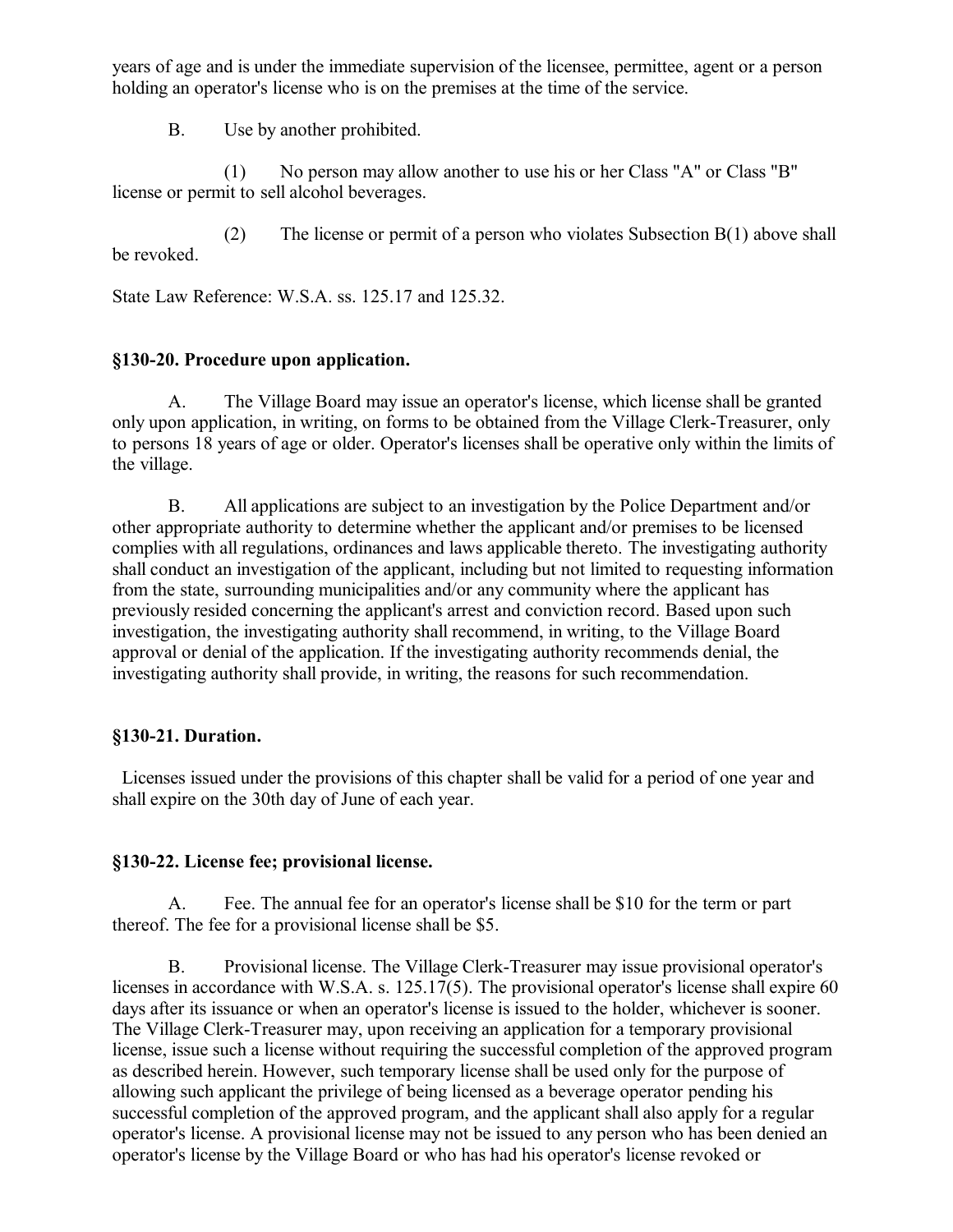suspended within the preceding 12 months. The Village Clerk-Treasurer shall provide an appropriate application form to be completed in full by the applicant. The Village Clerk-Treasurer may revoke the provisional license issued if he discovers that the holder of the license made a false statement on the application.

## **§130-23. Issuance or denial of licenses.**

A. After the Village Board approves the granting of an operator's license, the Village Clerk-Treasurer shall issue the license. Such licenses shall be issued and numbered in the order they are granted and shall give the applicant's name and address and the date of the expiration of such license.

B. Denial of application.

(1) If the application is denied by the Village Board, the Village Clerk-Treasurer shall, in writing, inform the applicant of the denial, the reasons therefor, and of the opportunity to request a reconsideration of the application by the Village Board in a closed session. Such notice must be sent by registered mail to or served upon the applicant at least 10 days prior to the Board's reconsideration of the matter. At such reconsideration hearing, the applicant may present evidence and testimony as to why the license should be granted.

(2) If, upon reconsideration, the Board again denies the application, the Village Clerk-Treasurer shall notify the applicant, in writing, of the reasons therefor. An applicant who is denied any license upon reconsideration of the matter may apply to Circuit Court pursuant to W.S.A. s. 125.12(2)(d) for review.

- C. Criteria for consideration.
	- (1) Consideration for the granting or denial of a license will be based on:

(a) The arrest and conviction record of the applicant, subject to the limitations imposed by W.S.A. ss. 111.321, 111.322 and 111.335.

(b) The financial responsibility of the applicant.

(c) The appropriateness of the location and the premises where the licensed business is to be conducted.

(d) Generally, the applicant's fitness for the trust to be reposed.

(2) If a licensee is convicted of an offense substantially related to the licensed activity, the Village Board may act to revoke or suspend the license.

D. An application may be denied based upon the applicant's arrest and conviction record if the applicant has been convicted of a felony (unless duly pardoned) or if the applicant has habitually been a law offender. For purposes of this licensing procedure, "habitually been a law offender" is generally considered to be an arrest or conviction of at least two offenses which are substantially related to the licensed activity within the five years immediately preceding the license application. Because a license is a privilege, the issuance of which is a right granted solely to the Village Board, the Village Board reserves the right to consider the severity and facts and circumstances of the offense when making the determination to grant, deny or not renew a license. Further, the Village Board, at its discretion, may, based upon an arrest or conviction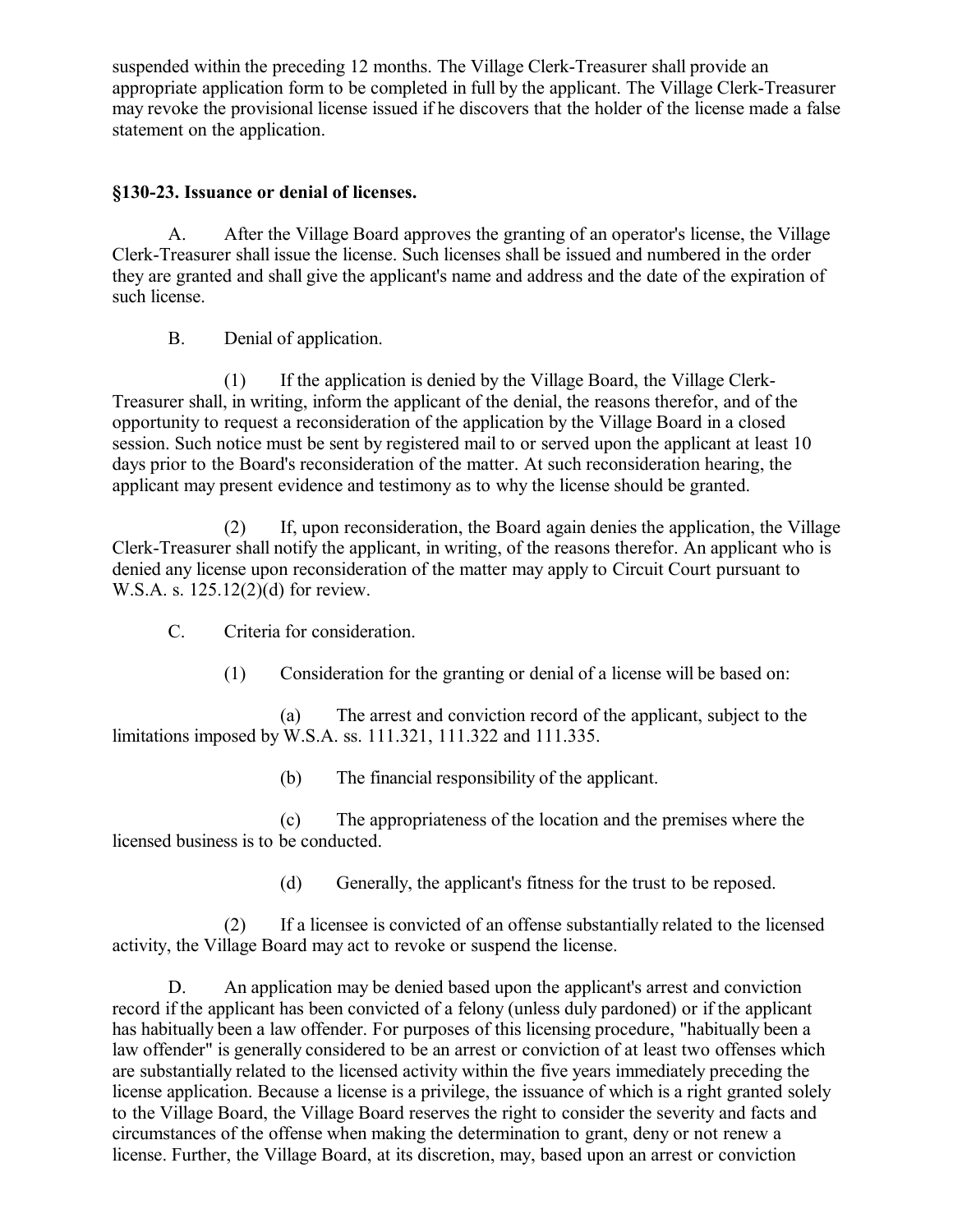record of two or more offenses which are substantially related to the licensed activity within the five years immediately preceding, act to suspend such license for a period of one year or more.

## **§130-24. Training course.**

A. Except as provided in Subsection B below, the Village Board may not issue an operator's license unless the applicant has successfully completed a responsible beverage server training course at any location that is offered by a vocational, technical and adult education district and that conforms to curriculum guidelines specified by the Board of Vocational, Technical and Adult Education or a comparable training course that is approved by the Educational Approval Board or unless the applicant fulfills one of the following requirements:

(1) The person is renewing an operator's license.

(2) Within the past two years, the person held a Class "A," Class "B," "Class A," "Class B" or "Class C" license or permit or a manager's or operator's license.

(3) Within the past two years, the person has completed such a training course.

B. The Village Board may issue a provisional operator's license to a person who is enrolled in a training course under Subsection A above and shall revoke that license if the applicant fails successfully to complete the course in which he or she enrolls.

C. The Village Board may not require that applicants for operators' licenses undergo training in addition to that under Subsection A, but may require applicants to purchase, at cost, materials that deal with relevant local subjects not covered in the course under Subsection A.

## **§130-25. Display of license.**

 Each license issued under the provisions of this chapter shall be posted on the premises whenever the operator dispenses beverages, or shall be in his possession, or he shall carry a license card.

## **§130-26. Revocation of license.**

 Violation of any of the terms or provisions of the state law or of this chapter relating to operator's licenses by any person holding such operator's license shall be cause for revocation of the license.

#### ARTICLE III **Enforcement**

## **§130-27. Violations and penalties.**

A. Forfeitures for violations of W.S.A. ss. 125.07(1) through (5) and 125.09(2), adopted by reference in §130-1, shall conform to the forfeiture penalty permitted to be imposed for violations of the comparable state statute, including any variations or increases for subsequent offenses.